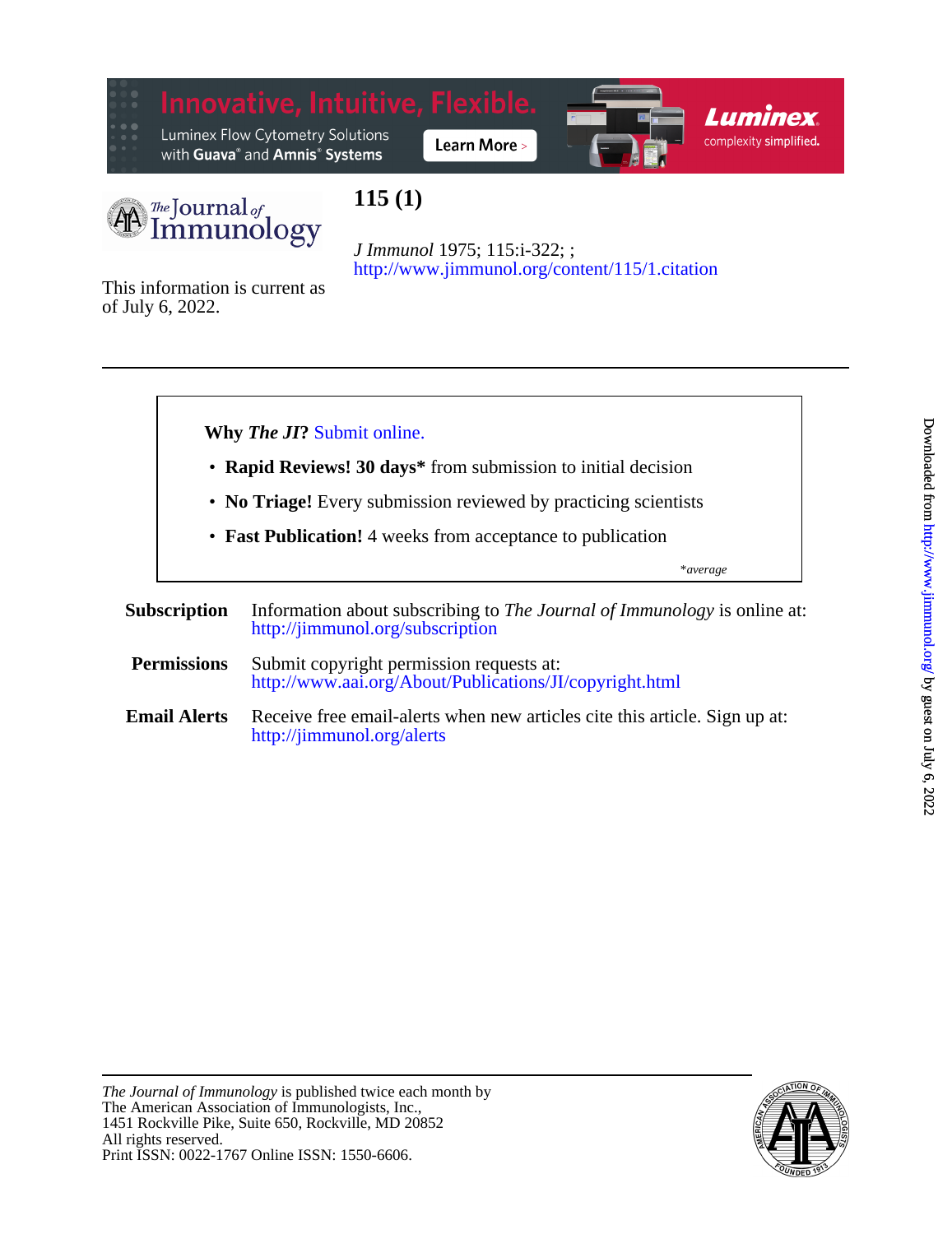## THE JOURNAL OF IMMUNOLOGY®

# **Contents for July**

| CELLULAR IMMUNOLOGY                                                                                                                                                                                                                                                                           |     |
|-----------------------------------------------------------------------------------------------------------------------------------------------------------------------------------------------------------------------------------------------------------------------------------------------|-----|
|                                                                                                                                                                                                                                                                                               |     |
| The Control Exerted by Thymic Hormone (THF) on Cellular cAMP Levels and Immune Reactivity of Spleen<br>Different Roles of IgG and Complement Receptors in Phagocytosis by Polymorphonuclear Leukocytes.                                                                                       | 8   |
| Physicochemical Characterization of Chemotactic Lymphokines Produced by Human T and B Lymphocytes.                                                                                                                                                                                            | 15  |
|                                                                                                                                                                                                                                                                                               | 18  |
| Characteristics of Mesenteric Lymph Node Cells Homing to Gut-Associated Lymphoid Tissue in Syngeneic Mice.<br>MICHAEL MCWILLIAMS, JULIA M. PHILLIPS-QUAGLIATA, AND MICHAEL E. LAMM<br>Antigenic Competition between Heterologous Erythrocytes in Mice: Interference with Competition-Inducing | 54  |
| Effect of Sheep Erythrocytes by Inclusion of Non-Competing Antigen. HIROMICHI ISHIKAWA AND KAZUHISA                                                                                                                                                                                           | 85  |
| Human Lymphocyte Subpopulation: Early and Late Rosettes. DAVID TAK YAN YU.<br>Antigen-Initiated B Lymphocyte Differentiation. IV. The Adherence Properties of Antibody-Forming Cell Pro-                                                                                                      | 91  |
| genitors from Primed and Unprimed Mice. ROBERT A. SCHLEGEL AND KEN SHORTMAN<br>Specific Mitogenic Activity of 8-Br-Guanosine 3',5'-Monophosphate (Br-Cyclic GMP) on B Lymphocytes.                                                                                                            | 94  |
| Endotoxin-Stimulated Spleen Cells: Characterization of the Responding Cells. BOBBY J. GORMUS AND JOSEPH                                                                                                                                                                                       | 112 |
| Studies on Leukocyte Migration Inhibition: The Role of E Rosette-Forming Cells in Specific Antigen-Induced                                                                                                                                                                                    | 118 |
| Lymphokine Production by C3b-Stimulated B Cells. ANN L. SANDBERG, SHARON M. WAHL, AND STEPHAN E.                                                                                                                                                                                              | 135 |
| Studies on the Mechanism of Lymphocyte-Mediated Cytolysis. V. The Use of Cytochalasins A and B to Dis-                                                                                                                                                                                        | 139 |
| sociate Glucose Transport from the Lytic Event. J. ERIC BUBBERS AND CHRISTOPHER S. HENNEY<br>Radiosensitivity of T and B Lymphocytes. III. Effect of Radiation on Immunoglobulin Production by B Cells.                                                                                       | 145 |
| Kinetic Study of T Lymphocytes after Sensitization Against Soluble Antigen. I. Separation on Density Gradients.                                                                                                                                                                               | 161 |
| Thymus-Repopulating Capacity of Cells That Can be Induced to Differentiate to T Cells in Vitro. KATSUTOSHI                                                                                                                                                                                    | 170 |
| Characteristics of Immune Interferon Produced by Human Lymphocyte Cultures Compared to Other Human                                                                                                                                                                                            | 195 |
| Interferons. MARTTI J. VALLE, GEORGE W. JORDAN, SVEN HAAHR, AND THOMAS C. MERIGAN<br>Antibody-Dependent Cell-Mediated Cytotoxicity in Humans. I. Characterization of the Effector Cell. GIORGIO                                                                                               | 230 |
| TRINCHIERI, PETER BAUMANN, MARIO DE MARCHI, AND ZOLTÁN TÖKÉS<br>Antibody-Dependent Cell-Mediated Cytotoxicity in Humans. II. Energy Requirement. GIORGIO TRINCHIERI                                                                                                                           | 249 |
| Induction of T Lymphocyte Responses to a Small Molecular Weight Antigen. I. Failure to Induce Tolerance in                                                                                                                                                                                    | 256 |
| Azobenzenearsonate (ABA)-Specific T Cells in Guinea Pigs with an ABA Conjugate of a Copolymer of D-<br>Glutamic Acid and D-Lysine (D-GL). WESLEY W. BULLOCK, DAVID H. KATZ, AND BARUJ BENACERRAF.                                                                                             | 272 |
| Concanavalin A-Induced Histamine Release from Normal Rat Mast Cells. TIMOTHY J. SULLIVAN, WARNER                                                                                                                                                                                              | 278 |
|                                                                                                                                                                                                                                                                                               |     |

#### **IMMUNOCHEMISTRY**

| Detection and Quantitation in Plasma and Synovial Fluid of a Fragment of Human C4 with $\alpha$ Motility Generated |      |
|--------------------------------------------------------------------------------------------------------------------|------|
| during the Activation of the Complement System. LUC H. PERRIN, S. SHIRAISHI, ROBERT M. STROUD,                     |      |
|                                                                                                                    | -32  |
| The Modifications of the Final Stages of the Complement Reaction by Alkali Metal Cations. AGUSTIN P. DAL-          |      |
| MASSO, ROSALIA LELCHUK, ELDA B. GIAVEDONI, AND ELVIRA D. DE ISOLA                                                  | - 63 |
| The Expression on Mouse Lymphoid Cells of B <sub>Th</sub> , an Antigen Common to Mouse B Cells and Thymus Cells.   |      |
|                                                                                                                    |      |
| Long-Lasting in Vitro Immune Response to a Distinct Antigenic Determinant of a Bacterial Protein. Cyclic           |      |
| Changes of Antibody Titer and Affinity. ALBERTO J. L. MACARIO AND EVERLY CONWAY DE MACARIO 106                     |      |
| Isolation and Characterization of the Sheep Erythrocyte Receptor in Man. KENNETH W. PYKE, GAYLE A.                 |      |
|                                                                                                                    | 211  |
| Preparation of IgG-Binding Membrane Vesicles from the Microvillar Brush Border of the Fetal Rabbit Yolk            |      |
| Sac. MAX SCHLAMOWITZ, KATHLEEN HILLMAN, BENJAMIN LICHTIGER, AND MICHAEL J. AHEARN 296                              |      |
|                                                                                                                    |      |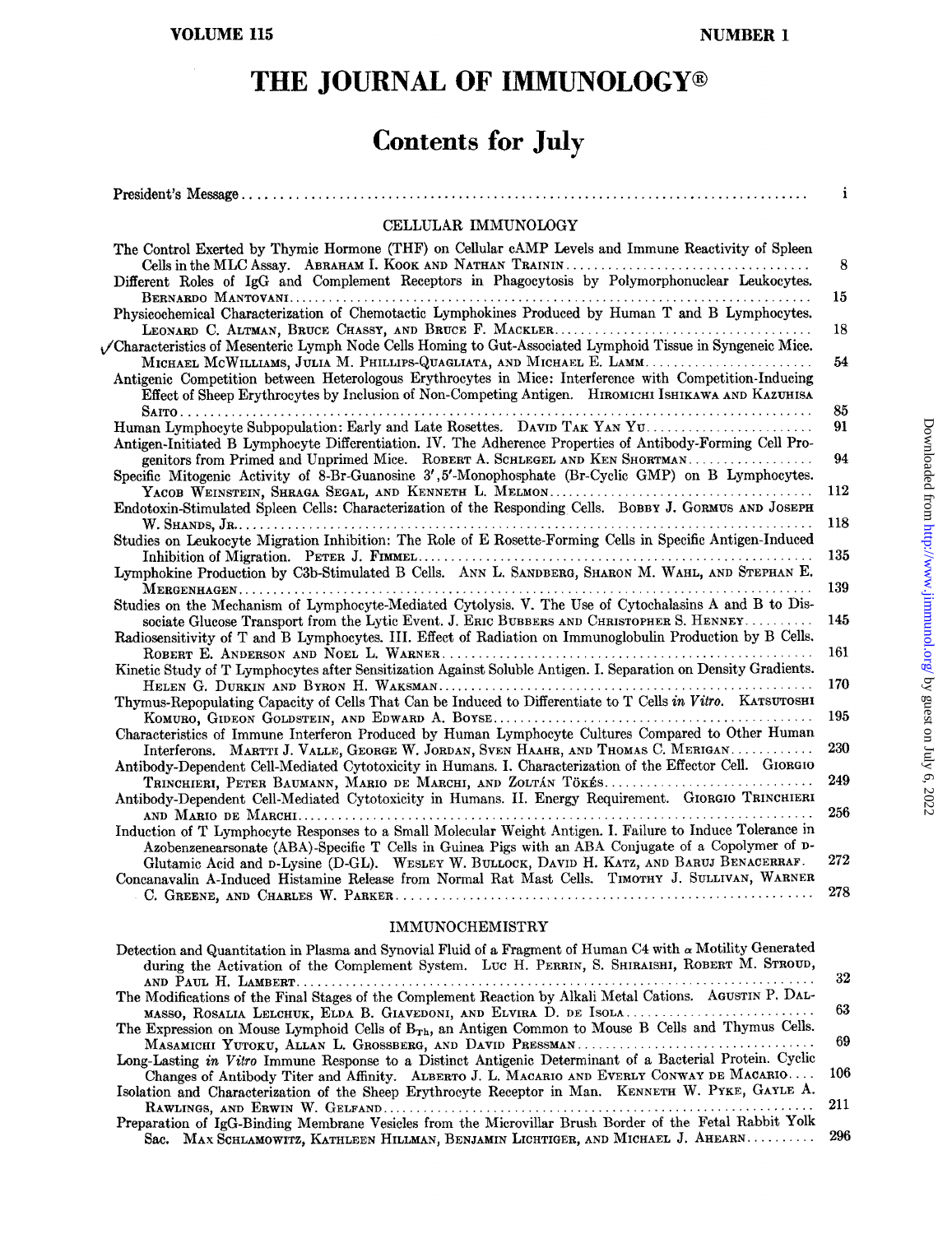#### IMMUNOGENETICS AND TRANSPLANTATION

| Prolongation of Allograft Survival in Mice by Administration of Anti-Thy 1 Serum: I. Mediation by in Vivo         |  |
|-------------------------------------------------------------------------------------------------------------------|--|
|                                                                                                                   |  |
| The Immune Response to a Synthetic Amino Acid Terpolymer in Man: Relationship to HL-A Type. IRWIN                 |  |
|                                                                                                                   |  |
| The Primary Structure of a Rat $\kappa$ Bence Jones Protein: Phylogenetic Relationships of V- and C-Region Genes. |  |
|                                                                                                                   |  |
| In Vitro Studies on Information Transfer in Cells from Allotype-Suppressed Rabbits. FRANK L. ADLER AND            |  |
|                                                                                                                   |  |
| The Expression of $\theta$ -Like Antigen by Rat Peripheral Lymphocytes: Serologic and Functional Studies. TOMMY   |  |
|                                                                                                                   |  |

#### IMMUNOPATHOLOGY

| Immunochemical Characterization of the Anti-RNA Antibodies Found in Scleroderma and Systemic Lupus         |     |
|------------------------------------------------------------------------------------------------------------|-----|
| Erythematosus. I. Differences in Reactivity with Poly (U) and Poly (A) Poly (U). DONATO ALARCÓN-           |     |
|                                                                                                            | 28  |
| Immunologic Activity of Myelin Basic Protein in Strain 2 and Strain 13 Guinea Pigs. MARIAN W. KIES, BER-   |     |
|                                                                                                            | -75 |
| Activation of Alveolar Macrophages after Lower Respiratory Tract Infection. JAMES D. JOHNSON, W. LEE HAND, |     |
|                                                                                                            | -80 |
| Naturally Occurring Low Molecular Weight IgM in Patients with Rheumatoid Arthritis, Systemic Lupus Ery-    |     |
| thematosus and Macroglobulinemia. I. Purification and Immunologic Studies. VALEE HARISDANGKUL,             |     |
| J. STEPHEN MCDOUGAL, MICHAEL KNAPP, AND CHARLES L. CHRISTIAN 216                                           |     |
| Naturally Occurring Low Molecular Weight IgM in Patients with Rheumatoid Arthritis, Systemic Lupus Ery-    |     |
| thematosus, and Macroglobulinemia. II. Structural Studies and Comparison of Some Physicochemical Prop-     |     |
| erties of Reduced and Alkylated IgM, and Low Molecular Weight IgM. J. STEPHEN McDOUGAL,                    |     |
|                                                                                                            | 223 |

#### TUMOR IMMUNOLOGY

| Demonstration of a Tumor-Associated Surface Antigen in Marek's Disease. R. L. WITTER, E. ANN STEPHENS,                |       |
|-----------------------------------------------------------------------------------------------------------------------|-------|
|                                                                                                                       | - 177 |
| Non-T Cell Killing of Mammary Tumor Cells by Spleen Cells: Secretion of Antibody and Recruitment of Cells.            |       |
|                                                                                                                       | 184   |
| Blocking of Spleen Cell Activity against Target Mammary Tumor Cells by Viral Antigens. PHYLLIS B. BLAIR,              |       |
|                                                                                                                       | 190   |
| Antigenicity of Carcinogen and Viral Induced Sarcomas in Inbred and Random Bred Guinea Pigs. GUIDO FORNI,             |       |
|                                                                                                                       |       |
| Syngeneic Adoptive Immunotherapy and Chemoimmunotherapy of Friend Leukemia: Requirement for T Cells.                  |       |
|                                                                                                                       |       |
| Early Steps in Specific Tumor Cell Lysis by Sensitized Mouse T Lymphocytes. I. Resolution and Characteriza-           |       |
|                                                                                                                       | 261   |
| Normal Tissue Alloantigens and Genetic Control of Susceptibility to Tumors: Microcytotoxicity Studies on Re-          |       |
| sistant C3Hf and Susceptible (A $\times$ C2Hf) F <sub>1</sub> Mice Inoculated with Transplacentally Induced C3Hf Lung |       |
| Tumor. W. JOHN MARTIN, ELAINE ESBER, W. GRAEME COTTON, AND JERRY M. RICE 289                                          |       |
|                                                                                                                       |       |

#### VIRAL AND MICROBIAL IMMUNOLOGY

| Immunologic Hyporesponsiveness in Man to Group C Meningococcal Polysaccharide. MALCOLM S. ARTENSTEIN              |     |
|-------------------------------------------------------------------------------------------------------------------|-----|
| Lymphocyte Abnormalities in Aleutian Disease Virus Infection of Mink: Decreased T Lymphocyte Responses            | 5   |
| and Increased B Lymphocyte Levels in Persistent Viral Infection. LANCE E. PERRYMAN, KEITH L. BANKS,               |     |
|                                                                                                                   | 22  |
| Effects of Intravenous Silica on Immune and Non-Immune Functions of the Murine Host. MICHAEL H. LEVY              |     |
|                                                                                                                   | 41  |
| Evidence for Cell-Receptor Activity in Lymphocyte Stimulation by Staphylococcal Enterotoxin. JOHN R.              |     |
|                                                                                                                   | 49  |
| Biophysical Characterization of the adr Subtype of Hepatitis B Antigen and Preparation of Anti-r Sera in Rabbits. |     |
|                                                                                                                   | 100 |
| Radioimmunoassay of Human Serum Antibody Specific for Adenovirus Type 5-Purified Fiber. JANE V. SCOTT,            |     |
|                                                                                                                   | 124 |
| Immune Responses to a Soluble Schistosomal Egg Antigen Preparation during Chronic Primary Infection with          |     |
|                                                                                                                   | 150 |
| Structural Homogeneity of Human Subacute-Sclerosing Panencephalitis Antibodies. A. DONNY STROSBERG,               |     |
|                                                                                                                   | 157 |
| Relation of Structure to Function in Bacterial Endotoxins. VIII. Biologic Activities in a Polysaccharide-Rich     |     |
| Fraction. ALOIS NOWOTNY, ULRICH H. BEHLING, AND HELENA L. CHANG                                                   | 199 |
| Identification of the Cell Population Involved in Viral-Specific Cell-Mediated Cytotoxicity in Man: Evidence      |     |
| for T Cell Specificity. MAREK ROLA-PLESZCZYNSKI, RODRIGO C. HURTADO, JAMES N. WOODY, KENNETH                      |     |
| W. SELL, MONROE M. VINCENT, SALLY A. HENSEN, AND JOSEPH A. BELLANTI 239                                           |     |
|                                                                                                                   |     |

*Continued on page 8*